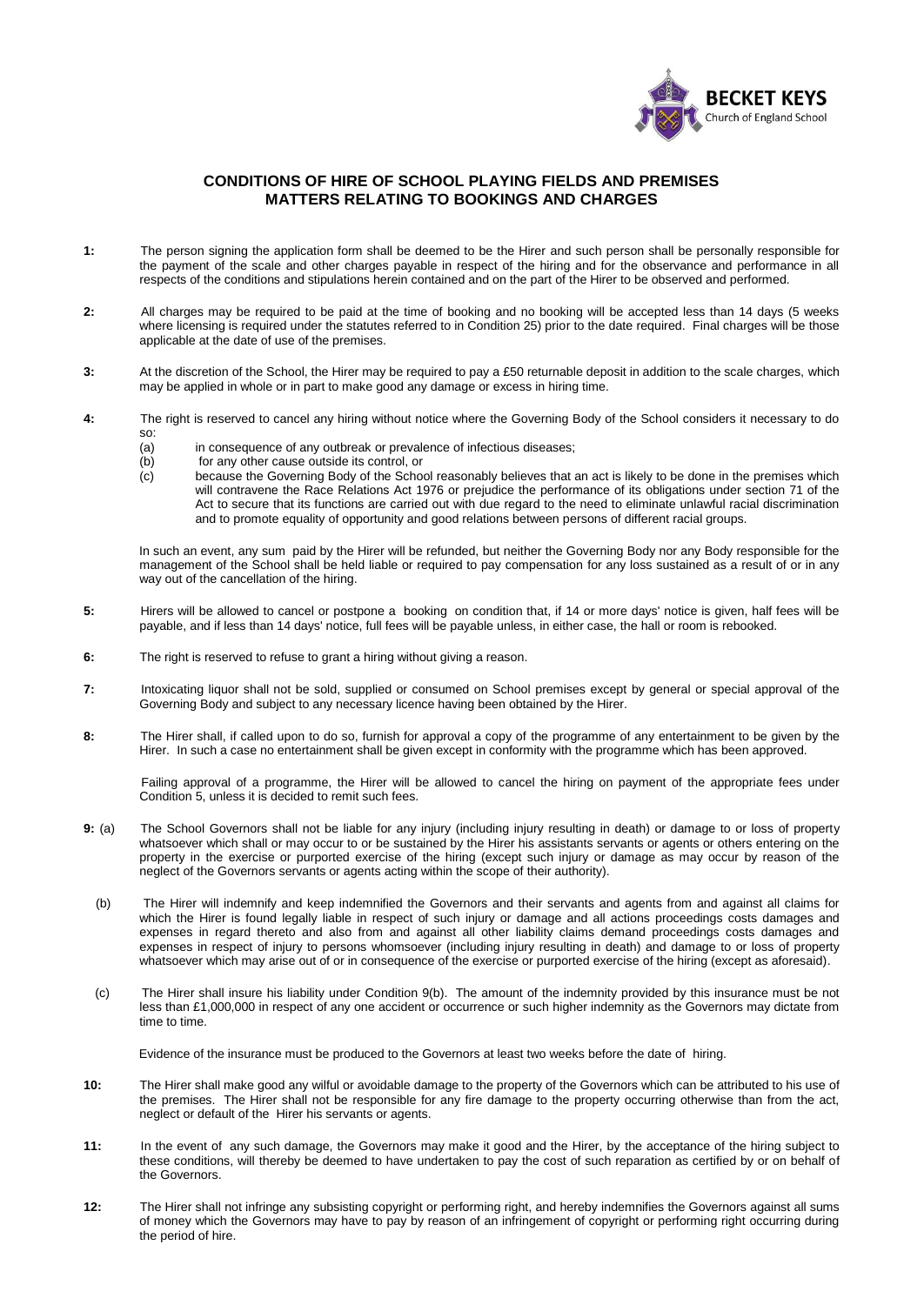- **13:** Members of the Governing Body reserve to themselves and their officials, the right to enter the premises hired at all times on producing evidence of their identity. Stewards should be advised accordingly by the Hirer.
- **14:** No nails, tacks, screws etc. shall be driven into or adhesives fixed to any of the walls, floors, ceilings, furniture or fittings. No preparation shall be used for polishing the floors except on Friday or Saturday evenings. On these occasions an extra charge, according to the size of the floor, will be made and shall be paid by the Hirer to cover the cost of removing the polish or preparation. The application of floor dressing shall be made by the caretaker only, to whom the Hirer shall supply the dressing. In order to avoid the use of unsuitable materials, the Governors reserve the right to refuse the apply any substance the caretaker deems unsuitable.

The wearing of footwear which might cause damage to floors is not permitted.

- **15:** Subject to the provisions of the next paragraph, the Hirer shall vacate the premises by 11 p.m. unless an extension has been obtained, and shall leave the premises, fixtures, furniture and other property therein in as good order as they were at the time of entry and in as clean a condition as the particular use will allow.
- **16:** The Hirer shall ensure that caterers, contractors and others supplying or serving refreshments, or providing decorations etc. comply with all current legislation relating to food hygiene, health, welfare and safety matters and remove from the School premises all their articles and property by midnight on the day of hire if the School is to be used next day, or in any other case by noon on the day following the day of hire, and shall observe and carry out any instructions which may be given to him in this connection.

 Any article or property belonging to the Hirer or any caterer or contractor or other person left on the School premises after the hour named above may be removed by the Governors and the cost shall be paid by the Hirer.

- **17:** The seating accommodation provided is limited to the number of chairs that are on the School premises on the day of hire and is arranged so as not to affect the means of escape from the premises and to accord with any approved layout which exists for the premises. Subject to approval, further provision may be made by the Hirer at his own expense.
- **18:** School furniture shall not be moved except by arrangement with the site supervisor and to comply with fire regulations.
- **19:** Kitchens and practical subject rooms may be used only for the provision of hot water and the service of light refreshments and where special approval has been given.
- **20:** Any alteration or addition to the electrical lighting or heating systems is strictly forbidden, except with the special approval of the Governors which may be given subject to conditions, which the Hirer will be required to observe, the approval of a technical officer acting on behalf of the Governors and, where necessary, the consent of the electricity supply undertakers.
- **21:** If existing stage, lighting, spotlights and dimming equipment are required, it is to be clearly stated on the application form. An extra charge will be made for this service and any operation of such equipment shall be carried out by a competent person named and approved in advance.
- **22:** The following special conditions shall also apply when the use of School grounds if permitted for activities of a hazardous nature:-
	- (a) The land (including any building or structure thereon) is made available in its existing state and condition and the Governors cannot warrant of represent that it is safe and suitable for the holding of the function or for the admission of the public. The Hirer shall not publish or say anything tending to lead any person to believe otherwise. The Hirer shall have exclusive occupation of and responsibility for the said land during the period that it is used for the function.
	- (b) The Hirer shall secure the removal from the said land, as soon as is practicable after the function of all litter or other rubbish left on the land in the course of or produced by the event, which the Governors require to be removed.
	- (c) The Hirer shall provide to the School the name of the nominated person with responsibility for all aspects of health and safety.
- **23:** The Hirer shall ensure that no act is done on the premises, during his use of the premises, which contravenes the Race Relation Act 1976 or prejudices the performance by the Governors of its obligation under Section 71 of that Act to secure that its functions are carried out with due regard to the relations between persons of different racial groups.

## **MATTERS RELATING TO STATUTORY REQUIREMENTS**

**24:** The premises hired shall not be used for cinematograph exhibitions, public dancing, singing, music or other public entertainment of the like kind, boxing, wrestling or the public performance of plays, for which a licence for the premises is required to be granted under any of the under mentioned Acts unless such a licence has been so granted in respect of the premises:-

The Theatres Act, 1968

The Cinematograph Acts, 1909 and 1952

 The Home Counties (Music and Dancing) Licensing Act, 1926, as extended by the Essex County Council Acts, 1933, 1952 and 1958.

The Sunday Entertainments Act, 1932

 The Essex County Council Act, 1933 (Part VII) as extended by the Essex County Council (Canvey Island Approaches etc.) Act 1967.

The Public Health Acts Amendment Act 1890.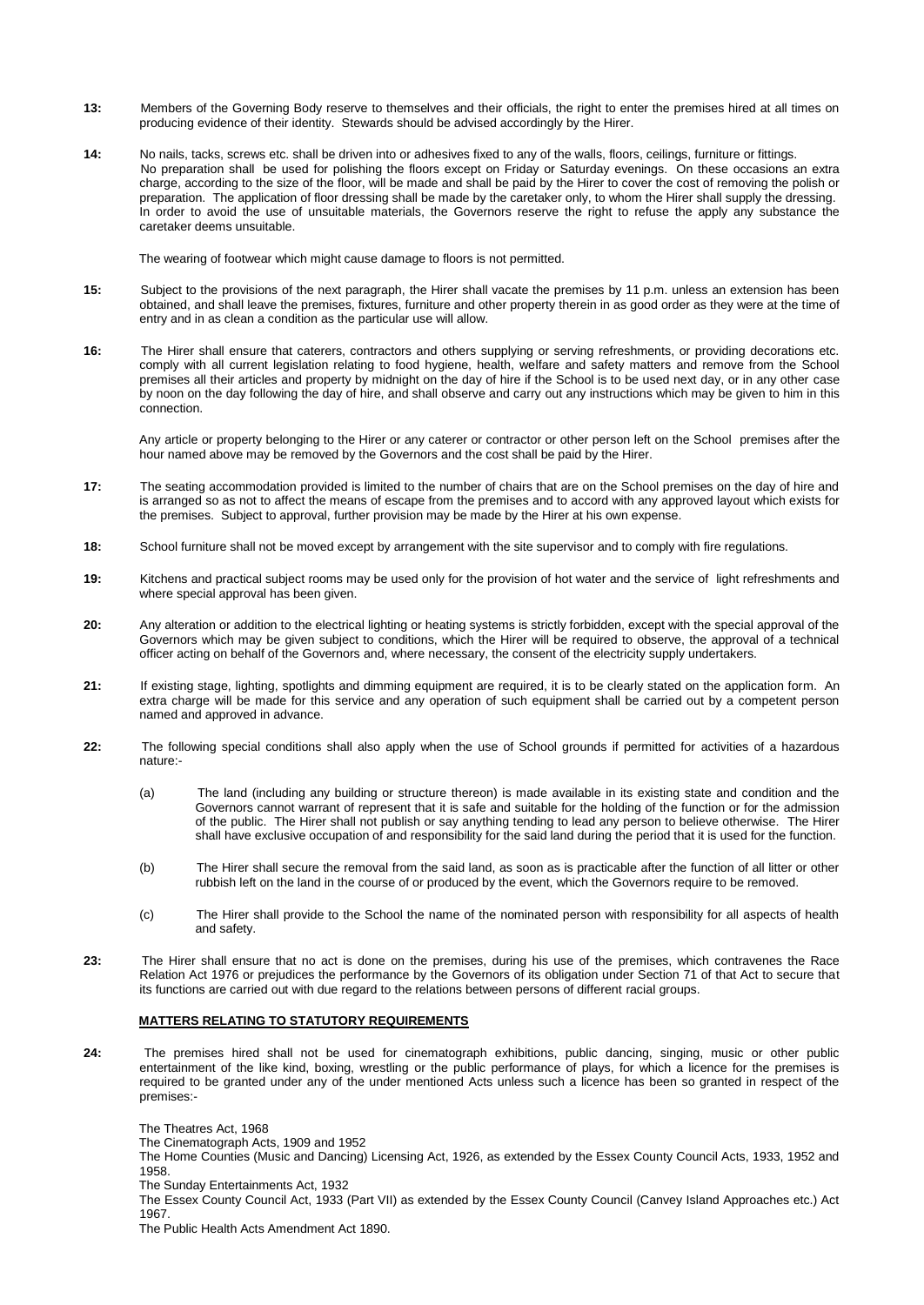**25:** The Hirer is required, where appropriate to his hiring, and where the premises hired are licensed under one or more of the statutes referred to in the above condition, to acquaint himself with the conditions and regulations subject to which the premises hired are so licensed, a copy of which is available for inspection at the School Administration Department.

 If the Hirer commits a breach during the hiring of any of the conditions attaching to such license, or of any, including these, regulations, then, without prejudice to the right of the Governing Body, acting by itself or through any other appropriate body on its behalf, to enforce any liabilities already incurred by the Hirer under these conditions, the Governors/Managers reserve the rights themselves, or acting as aforesaid to determine the hiring, if still continuing, forthwith, to forfeit all sums paid by the Hirer and to refuse to grant any further application from him for the hire of School premises.

 No person shall give any exhibition, demonstration or performance of hypnotism on any living person at or in connection with an entertainment to which the public are admitted, whether on payment or otherwise, in the said premises.

 The granting of permission to use the premises for a function when licensed under one or more of the situations referred to in Condition 26 thereby required the Hirer to comply with the conditions of that licence as applicable to the licensee.

**26:** The Hirer shall not use the premises or permit them to be used for gaming or wagering other than lawful gaming carried on in accordance with the provisions of the Gaming Act 1968.

A note on this Act is appended to these Conditions.

- **27:** The following provisions of Section 12 of the Children and Young Persons Act 1933 must be strictly complied with:
	- (a) "Where there is provided in any building an entertainment for children, or an entertainment at which the majority of the persons attending are children, then, if the number of children attending the entertainment exceeds one hundred, it shall be the duty of the person providing the entertainment to station and keep stationed, wherever necessary, a sufficient number of adult attendants, properly instructed as to their duties to prevent more children or other persons being admitted to the building or to any part thereof, than the building or part can properly accommodate, and to control the movement of the children and other persons admitted while entering and leaving the building or any part thereof, and to take all other reasonable precautions for the safety of the children.
	- (b) Where the occupier of a building permits, for hire or reward, the building to be used for the purpose of an entertainment he shall take all reasonable steps to secure the observance of the provision of this section.
	- (c) If any person on whom any obligation is imposed by this section fails to fulfil that obligation, he shall be liable, on summary conviction, to a fine not exceeding, in the case of a first offence, fifty pounds, and in the case of a second or subsequent offence one hundred pounds, and also, if the building in which the entertainment is given is licensed under the Cinematograph Act 1909, or under any of the enactments relating to the licensing of theatres and of houses and other places for music or dancing, the licence shall be liable to be revoked by the Authority by whom the licence was granted.
	- (d) A constable may enter any building in which he has reason to believe that such entertainment as aforesaid is being or is about to be, provided, with a view to seeing whether the provisions of this section are carried into effect, and an officer authorised for the purpose by an authority by whom licenses are granted under any of the enactments referred to in Condition 26 above shall have the like power of entering any building so licensed by that authority."
- **28:** It should be noted that the Representation of the People Act indicates that Schools may not be used **at any time** as "a Committee Room for the purpose of promoting or procuring the election of a candidate". The Act does not allow Schools to be used **on the day of the poll** for the holding of public meetings to furtherance of any person's candidature at a Parliamentary or Local Election.

## **APPENDIX**

Under the Gaming Act 1968 the conditions subject to which premises may be used for gaming carried on at an entertainment promoted for raising money to be applied for purposes other than private gain are as follows :

- **1:** (a) The game must not involve playing or staking against a bank, whether the bank is held by one of the players or not.
	- (b) The nature of the game must not be such that the chances in the game are not equally favourable to all the players.
	- (c) The nature of the game must not be such that the chances in it lie between the player and some other person, or (if there are two or more players) lie wholly or partly between the players and some other person, and those chances are not as favourable to the player or players as they are to that other person.
- **2:** The game must not be by means of a machine to which Part III of the Gaming Act 1968 applies and must not constitute the provision of amusements with prizes in the circumstances specified in Section 48(1) or Section 49(1) of the Betting, Gaming and Lotteries Act 1963.
- **3:** (a) In respect of all games played at the entertainment not more than one payment (where by way of entrance fee or stake or otherwise) shall be made by each player, and no such payment shall exceed 50p.
	- (b) Subject to paragraphs 6 & 7 below, the total value of all prizes and awards distributed in respect of those games shall not exceed fifty pounds.